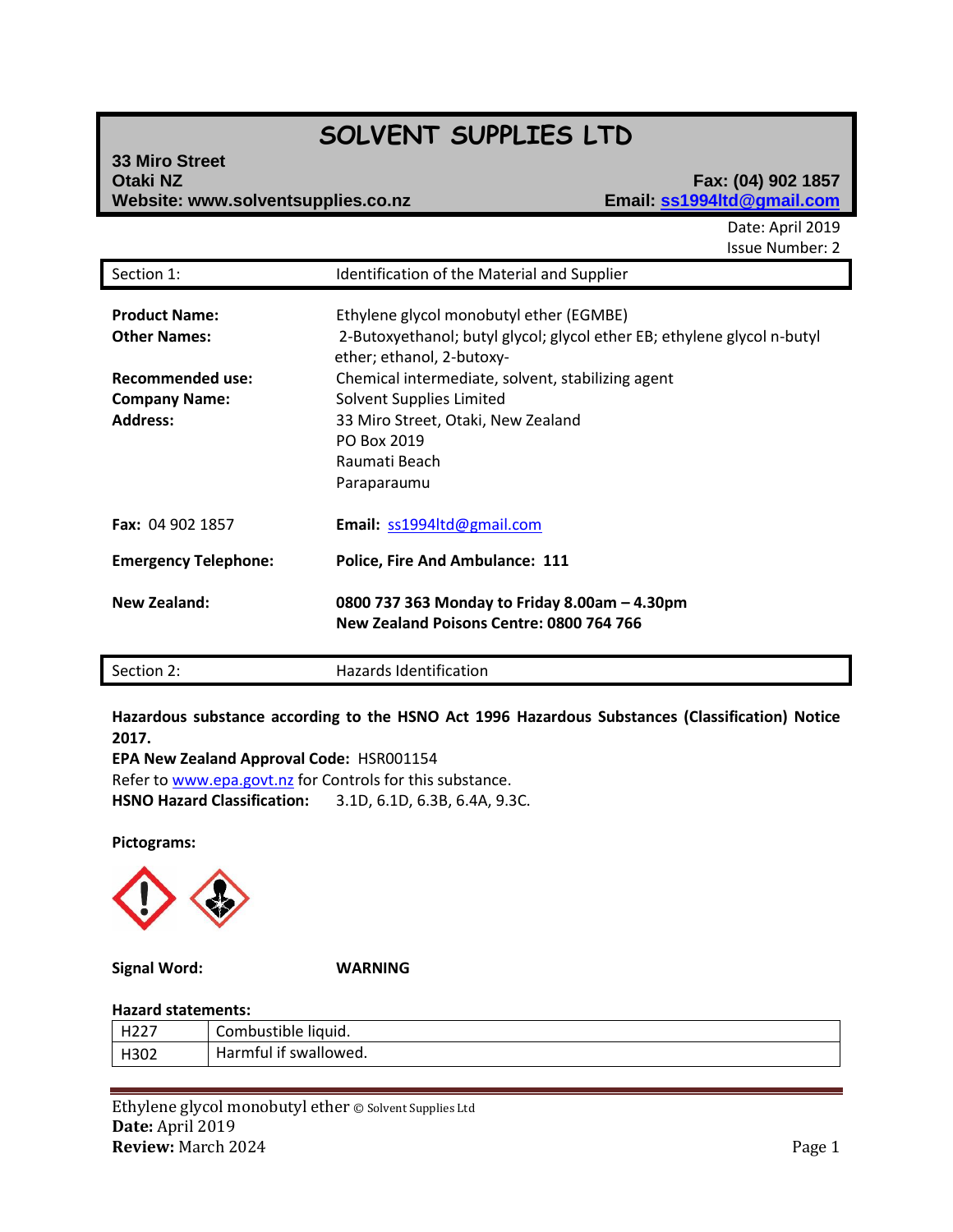| H313 | Maybe harmful in contact with skin. |
|------|-------------------------------------|
| H316 | Causes mild skin irritation.        |
| H319 | Causes serious eye irritation.      |
| H332 | Harmful if inhaled.                 |
| H433 | Harmful to terrestrial vertebrates. |

## **Precaution Statements**

| P102 | Keep out of reach of children.                                   |
|------|------------------------------------------------------------------|
| P103 | Read label before reuse.                                         |
| P210 | Keep away from heat/sparks/open flames/hot surfaces. No smoking. |
| P261 | Avoid breathing vapours.                                         |
| P264 | Wash hands thoroughly after handling.                            |
| P270 | Do not eat, drink or smoke when using this product.              |
| P271 | Use only outdoors or in a well-ventilated area.                  |
| P273 | Avoid release to the environment.                                |
| P280 | Wear protective clothing, gloves and eye/face protection.        |

## **Response Statements:**

| P301+P312 | If swallowed call a Poison Centre or doctor if you feel unwell.                               |
|-----------|-----------------------------------------------------------------------------------------------|
| P330      | Rinse mouth.                                                                                  |
| P332+P313 | If skin irritation occurs: Get medical advice.                                                |
| P304+P340 | If inhaled: remove to fresh air and keep at rest in a position comfortable for breathing.     |
| P312      | Call a Poison Centre or a doctor if you feel unwell.                                          |
| P305+P351 | If in eyes: rinse cautiously with water for several minutes. Remove contact lenses if present |
| +P338     | and easy to do so. Continue rinsing.                                                          |
| P337+P313 | If eye irritation persists get medical advice.                                                |
| P370+P378 | In case of fire use water fog or mist or alcohol-resistant foam.                              |

## **Storage Statement:**

| P403+P235<br>Store in well ventilated place. Keep cool. |
|---------------------------------------------------------|
|---------------------------------------------------------|

#### **Disposal Statement:**

| P501 | Dispose of product to a solvent recycling facility or approved landfill in accordance |
|------|---------------------------------------------------------------------------------------|
|      | with any local regulations.                                                           |

| Section 3: | Composition/Information on Ingredients |  |
|------------|----------------------------------------|--|
|------------|----------------------------------------|--|

| <b>Chemical Ingredient:</b> | <b>CAS No:</b>     | % w/w |
|-----------------------------|--------------------|-------|
| 2-Butoxyethanol             | 76-2<br>111<br>. . | 100   |

Section 4: First Aid Measures

Consult the National Poisons Centre (0800 POISON: 0800 764 766) or a doctor in every case of suspected poisoning. If medical advice is needed, have product container or label at hand.

Ethylene glycol monobutyl ether © Solvent Supplies Ltd **Date:** April 2019 **Review:** March 2024 Page 2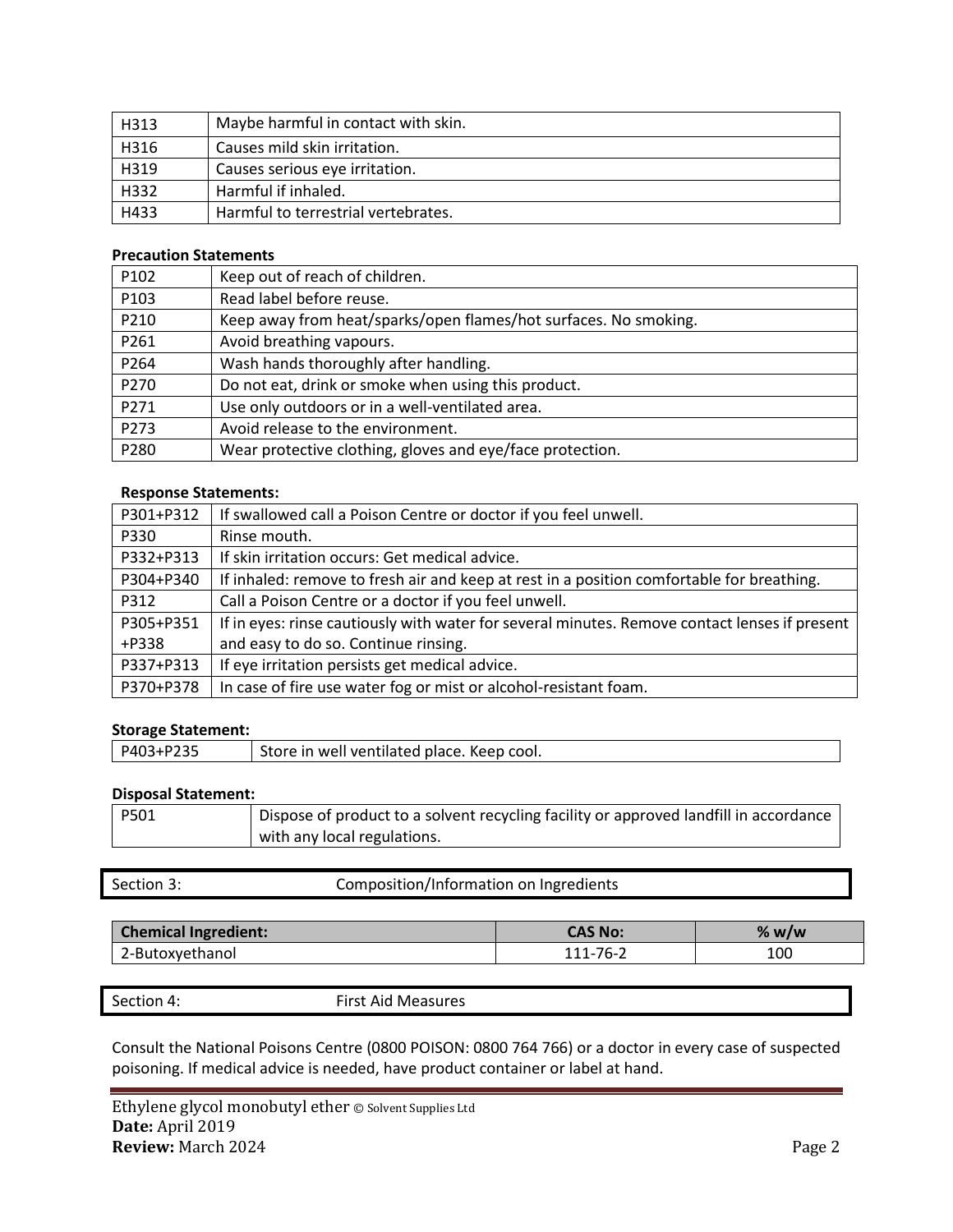| Ingestion:                 | Rinse mouth with water. Give water to drink. Do NOT induce vomiting. Call a          |
|----------------------------|--------------------------------------------------------------------------------------|
|                            | POISON CENTRE or doctor immediately for advice if person feels unwell. If            |
|                            | vomiting occurs spontaneously, keep head below hips to prevent aspiration.           |
| Inhalation:                | Move person to fresh air and keep warm and at rest until recovered. Call a Poison    |
|                            | Centre or doctor if person feels unwell.                                             |
| <b>Skin Contact:</b>       | Remove immediately all contaminated clothing. Wash affected area with plenty         |
|                            | of water followed by soap and water. If irritation occurs, get medical attention.    |
|                            | Wash contaminated clothing before reusing.                                           |
| <b>Eye Contact:</b>        | Hold eyes open and rinse continuously with water for several minutes. Remove         |
|                            | contact lenses if present and easy to do after the first 5 minutes. Continue rinsing |
|                            | for at least 15 minutes. Get medical attention if irritation persists.               |
| <b>Notes to Physician:</b> | Treat symptomatically.                                                               |

| Section 5:                  | <b>Fire Fighting Measures</b>                                         |
|-----------------------------|-----------------------------------------------------------------------|
|                             |                                                                       |
| <b>Extinguishing Media:</b> | Lise dry chemical nowder carbon dioxide sand or earth for small fires |

| <b>Extinguishing Media:</b> | Use dry chemical powder, carbon dioxide, sand or earth for small fires                             |  |
|-----------------------------|----------------------------------------------------------------------------------------------------|--|
|                             | only. Do not use water in a jet.                                                                   |  |
|                             | Fire & Explosion Hazards:   In case of fire, avoid breathing smoke. Toxic gases and vapours may be |  |
|                             | generated including carbon monoxide and carbon dioxide. Prevent                                    |  |
|                             | extinguishing water from getting into the aquatic environment.                                     |  |
| <b>Specific Hazards:</b>    | Cool fire exposed containers by spraying with water.                                               |  |
| Fire-fighting equipment:    | Wear self-contained breathing apparatus and personal protection                                    |  |
|                             | clothing.                                                                                          |  |

| Section 6: | <b>Accidental Release Measures</b> |
|------------|------------------------------------|
|            |                                    |

Wear personal protective equipment. Avoid contact with skin and eyes. Combustible liquid. Shut off leak if safe to do so. Remove or isolate ignition sources. Take precautions against static discharge. Bound or ground (earth) all equipment. Use non-sparking tools. Ventilate contaminated area. Isolate hazard area and keep unnecessary and unprotected people away from area. Stay upwind and keep out of low lying areas.

*Contain spill.* Avoid run off into drains and sewers. Do not contaminate watercourses or the ground.

*For large spills (more than a drum):* Recover liquid and transfer by mechanical means to labeled salvage tank that can be sealed for recovery or disposal of product. Do not flush away residues with water. Allow residues to evaporate. Remove any contaminated soil and dispose of safely by waste management company.

*For small spills:* Absorb with an appropriate material e.g. vermiculite, and dispose of waste safely in a labeled sealed container for recovery or disposal.

**Spills:**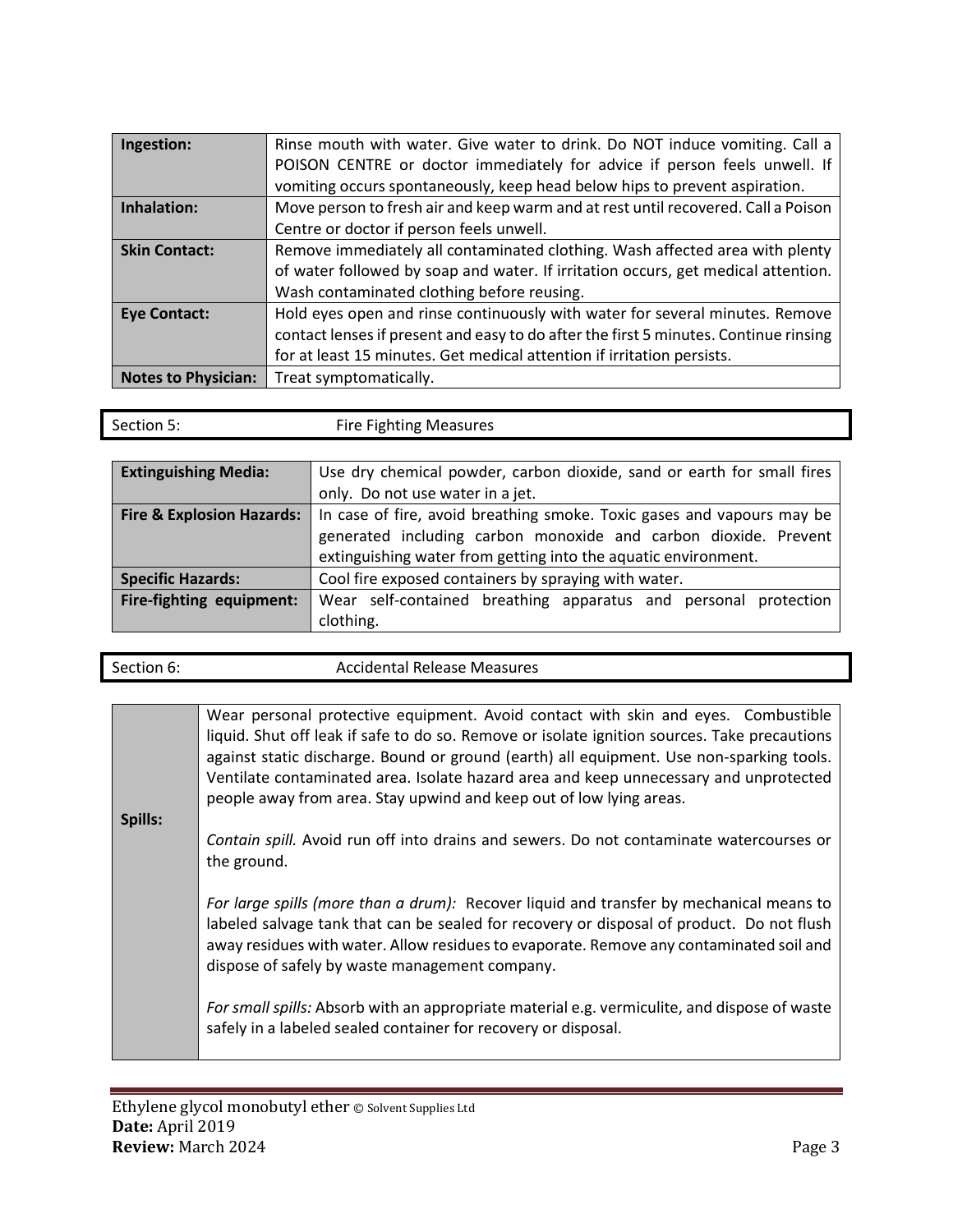|           | If contamination of drains, sewers or water ways occurs immediately notify Emergency<br><sup>'</sup> Services (111). |
|-----------|----------------------------------------------------------------------------------------------------------------------|
| Disposal: | Dispose of contaminated waste or product to a solvent recycling facility or to an approved                           |
|           | landfill in accordance with local regulations.                                                                       |

| Section 7. | Handling and Storage |
|------------|----------------------|
|            |                      |

| Handling:                    | Combustible liquid. Read label before use. Wear personal protective<br>equipment. Wash hands and exposed skin after handling.<br>Keep container closed when not in use. Use only in well ventilated areas. No<br>smoking. Avoid breathing vapours or direct contact with product.<br>Remove ignition sources. Avoid sparks. All equipment must<br>be<br>grounded/bonded when transferring product to avoid static discharge.                                                                    |
|------------------------------|-------------------------------------------------------------------------------------------------------------------------------------------------------------------------------------------------------------------------------------------------------------------------------------------------------------------------------------------------------------------------------------------------------------------------------------------------------------------------------------------------|
| Storage:                     | Ensure all storage areas have adequate fire-fighting equipment. Store<br>securely in closed original container in a cool, dry well ventilated place away<br>from sunlight, ignition sources, heat, incompatible substances, aerosols, other<br>flammables, oxidizing agents and corrosives. Keep out of the reach of children<br>and away from food, drink and animal foodstuffs.<br>Vapour heavier than air. Take precautions to avoid accumulation of vapours<br>in pits and confined spaces. |
| Recommended                  | Steel, stainless steel. Nickel, polyethylene, polypropylene, glass.                                                                                                                                                                                                                                                                                                                                                                                                                             |
| <b>Materials:</b>            |                                                                                                                                                                                                                                                                                                                                                                                                                                                                                                 |
| <b>Unsuitable Materials:</b> | Aluminum.                                                                                                                                                                                                                                                                                                                                                                                                                                                                                       |

Section 8: Exposure Controls/Personal Protection

## **Health Exposure Guidelines:**

NZ Workplace Exposure Standards (WES) has been set for components in this product.

|                              | <b>WES-TWA</b>                                                                | <b>WES-STEL</b> |
|------------------------------|-------------------------------------------------------------------------------|-----------------|
| 2-Butoxyethanol SKIN         | $25$ ppm (121 mg/m <sub>3</sub> )                                             |                 |
|                              |                                                                               |                 |
| <b>Engineering Controls:</b> | Use only in well ventilated area. If airborne concentrations unknown or       |                 |
|                              | exceed exposure limits, wear respiratory protective equipment. A gas filter   |                 |
|                              | for example, and af arrange communicate the first restation CFRO) is actually |                 |

|                            | for gases/vapours of organic compounds (boiling point >65°C) is suitable.<br>Where air filtering respirators are unsuitable (e.g. air borne concentrations<br>are high risk or oxygen deficiency, confined space) use positive pressure<br>breathing apparatus. |
|----------------------------|-----------------------------------------------------------------------------------------------------------------------------------------------------------------------------------------------------------------------------------------------------------------|
|                            |                                                                                                                                                                                                                                                                 |
|                            | Wear impervious protective clothing including safety shoes or boots. Wear                                                                                                                                                                                       |
| <b>Personal Protective</b> | appropriate chemical resistant gloves e.g. butyl rubber. Avoid contact with                                                                                                                                                                                     |
| <b>Equipment (PPE):</b>    | eyes. Wear face shield or chemical goggles if splash or aerosol/mist exposure                                                                                                                                                                                   |
|                            | risk. Refer to the relevant AS/NZ Standards for appropriate personal                                                                                                                                                                                            |
|                            | protective equipment.                                                                                                                                                                                                                                           |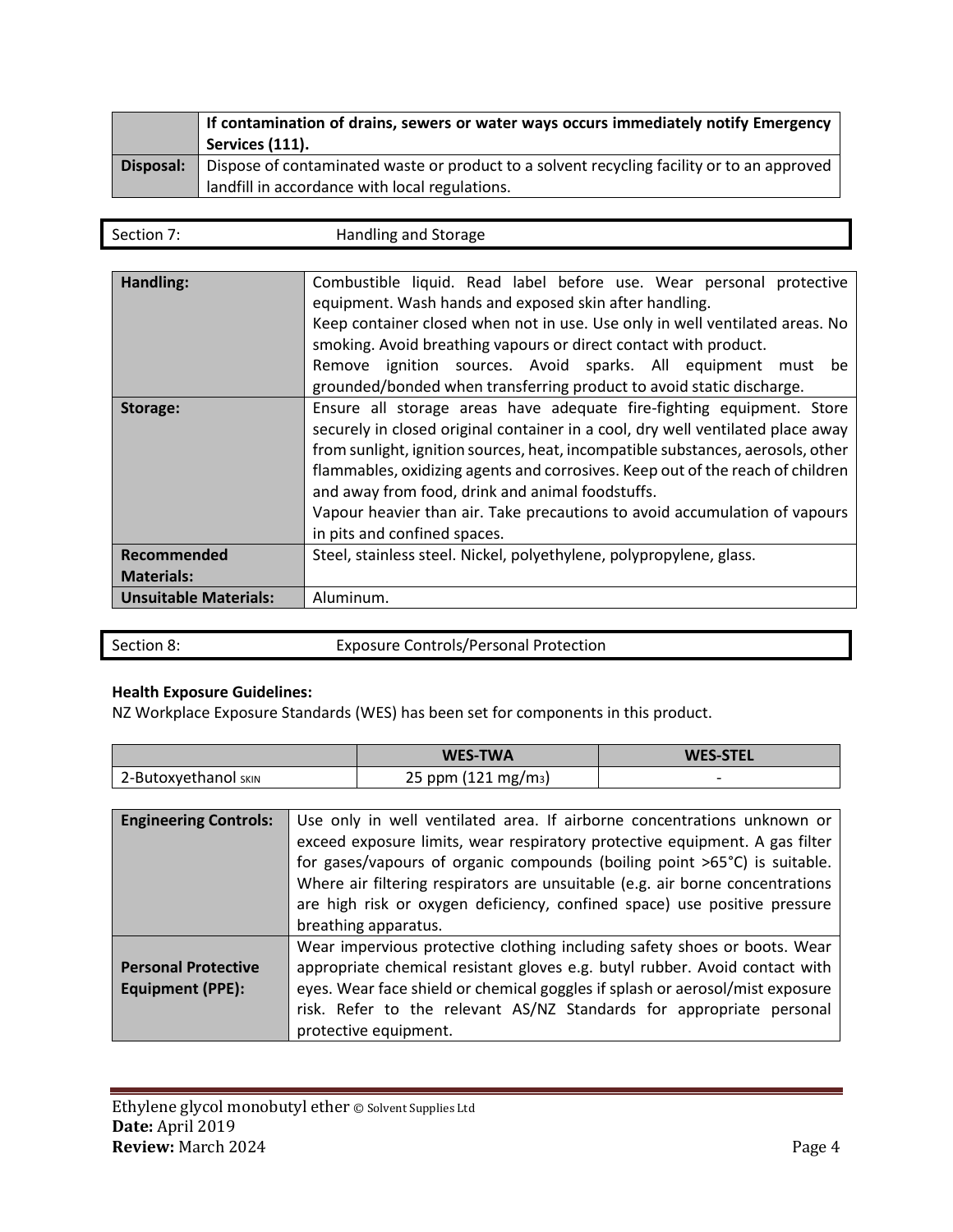## Section 9: Physical and Chemical Properties

| Property                                | <b>Unit of Measurement</b> | <b>Typical Value</b>     |
|-----------------------------------------|----------------------------|--------------------------|
| Appearance:                             |                            | Clear, colourless liquid |
| Odour:                                  |                            | Pleasant, sweet          |
| <b>Odour Threshold:</b>                 |                            | Not available            |
| pH:                                     |                            | Not applicable           |
| Melting Point/Freezing Point:           | $^{\circ}$ C               | Not available            |
| <b>Boiling Point/Boiling Range:</b>     | $^{\circ}$ C               | 171                      |
| Flash Point:                            | $^{\circ}$ C               | 67                       |
| Flammability:                           | Solid, gas                 | Not applicable           |
| Upper/lower flammability limits in air: | $\frac{\%v}{v}$            | Not available            |
| Vapour Pressure @ 20°C:                 | Pa                         | 1.17                     |
| Vapour Density:                         | $air = 1$                  | 4.1                      |
| Relative Density @20°C:                 | $g$ / $cc$                 | 0.90                     |
| Solubility in Water:                    |                            | Soluble                  |
| Partition coefficient:                  | n-octanol/water            | Not available            |
| Auto-ignition temperature:              | $^{\circ}$ C               | Not available            |
| Decomposition temperature:              | $^{\circ}$ C               | 230                      |
| Kinematic viscosity:                    |                            | Not available            |
| Volatile organic carbon content:        |                            | Not available            |
| Evaporation rate:                       | nBuAc=1                    | 0.1                      |

Section 10: Stability and Activity

| <b>Chemical Stability:</b>            | Stable under normal conditions of storage and use.                                                                                                                                         |
|---------------------------------------|--------------------------------------------------------------------------------------------------------------------------------------------------------------------------------------------|
| <b>Conditions to avoid:</b>           | Avoid heat, sparks, open flames and other ignition sources.                                                                                                                                |
| Incompatibility (materials to avoid): | Strong oxidizing agents, strong bases and combustible<br>materials.                                                                                                                        |
| Hazardous decomposition product:      | Dependent on conditions under which decomposition<br>(combustion, thermal) occurs. A complex mixture of airborne<br>solids and gases (carbon monoxide, carbon dioxide) will be<br>evolved. |
| Hazardous polymerization:             | Not known to occur.                                                                                                                                                                        |

| <b>Toxicological Information</b><br>Section 11: |
|-------------------------------------------------|
|-------------------------------------------------|

**Potential Health effects:** This section includes possible adverse effects which could occur if this product is not handled in the recommended manner.

| <b>Acute Toxicity:</b> | Harmful if swallowed or inhaled. May be harmful if absorbed through the  |
|------------------------|--------------------------------------------------------------------------|
|                        | skin. Metallic taste. If large quantity ingested, central nervous system |
|                        | depression with symptoms of headache, nausea, dizziness, mental          |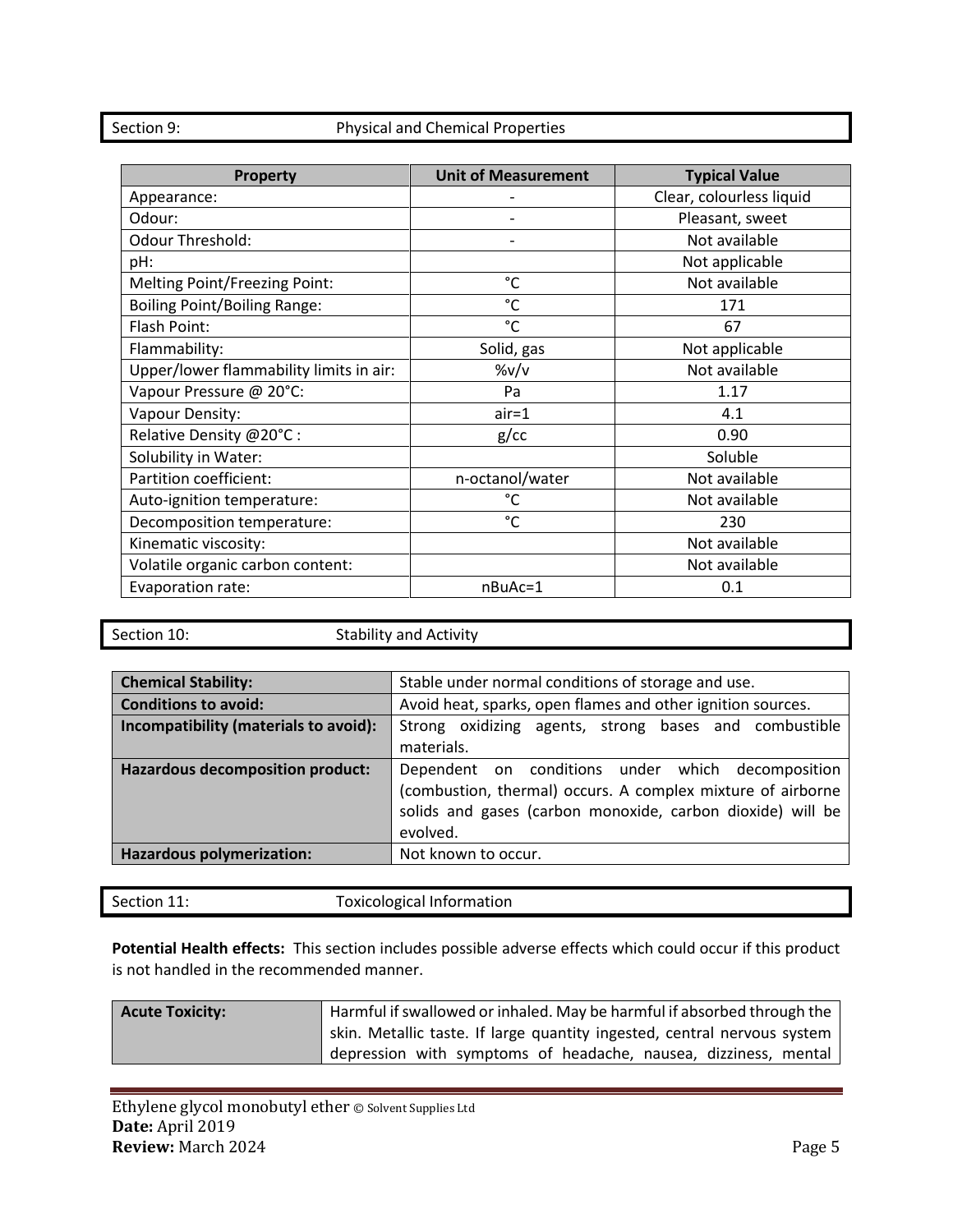|                                             | confusion and runny nose. Blood and urine composition may also be          |
|---------------------------------------------|----------------------------------------------------------------------------|
|                                             | affected.                                                                  |
| <b>Aspiration Hazard:</b>                   | Not classified with aspiration hazard, however there is a risk of chemical |
|                                             | pneumonitis if product is swallowed then aspirated into lungs.             |
| <b>Respiratory Irritation:</b>              | Inhalation of vapours may be irritating to the respiratory system.         |
| <b>Skin Corrosion/Irritation:</b>           | Mild skin irritant.                                                        |
| <b>Serious</b><br>Eye                       | Irritating to the eyes. Symptoms may include tearing, redness and          |
| Damage/Irritation:                          | burning sensation.                                                         |
| <b>Skin</b><br><b>Respiratory</b><br>or     | Not identified as contact sensitizer.                                      |
| Sensitization:                              |                                                                            |
| <b>Germ Cell Mutagenicity:</b>              | Not identified with mutagenic properties.                                  |
| <b>Carcinogenicity:</b>                     | Not identified with carcinogenic properties.                               |
| <b>Reproductive Toxicity:</b>               | Not classified with adverse effects on fertility or the unborn child.      |
| <b>Specific</b><br>Organ<br><b>Toxicity</b> | Not classified.                                                            |
| (Repeated<br><b>Single</b><br>and           |                                                                            |
| Exposure):                                  |                                                                            |
| <b>Narcotic Effects:</b>                    | No information available.                                                  |
| <b>Toxicological Information:</b>           | Oral, guinea pig, LD <sub>50</sub> , 1414 mg/kg b.w.                       |
|                                             | Inhalation, rat, LC <sub>50</sub> , (4h), 2.174 mg/L                       |
| <b>Additional Information:</b>              | Not available.                                                             |

| Section 12:                              | <b>Hazard Identification</b>                                        |
|------------------------------------------|---------------------------------------------------------------------|
|                                          |                                                                     |
| <b>Eco-Toxicity:</b>                     | Product is harmful to terrestrial vertebrates. This product has not |
|                                          | been classified as being eco-toxic in the aquatic environment       |
|                                          | however do NOT discharge to sewer or any waterway.                  |
| <b>Persistence and Biodegradability:</b> | biodegradable. Not expected to bio-accumulate<br>Readily            |
|                                          | significantly. Product is mobile in soil and may contaminate        |
|                                          | groundwater. In soil, estimated half-life is 7 days to 4 weeks.     |
|                                          | Estimated half-life in groundwater ranges from 14 days to 8 weeks.  |
|                                          | Estimated photo degradation half-life in air is 16 to 27.5 hours.   |
| <b>Potential for Bio-Accumulation:</b>   | Not expected to bio-accumulate significantly.                       |
| <b>Mobility in soil:</b>                 | Product is mobile in soil and may contaminate groundwater.          |
| <b>Other Adverse Effects:</b>            | Not available.                                                      |
| <b>Eco-Toxicity Data:</b>                | Not available.                                                      |

| Section 13:<br><b>Disposal Considerations</b> |  |
|-----------------------------------------------|--|
|-----------------------------------------------|--|

## **Disposal:**

Recover and recycle (e.g. predistillation facility) product whenever possible. Send clean, dry drums to recycling facility or metal scrap re-claimer. Dispose of waste in accordance with Regional Authority or local council bylaws.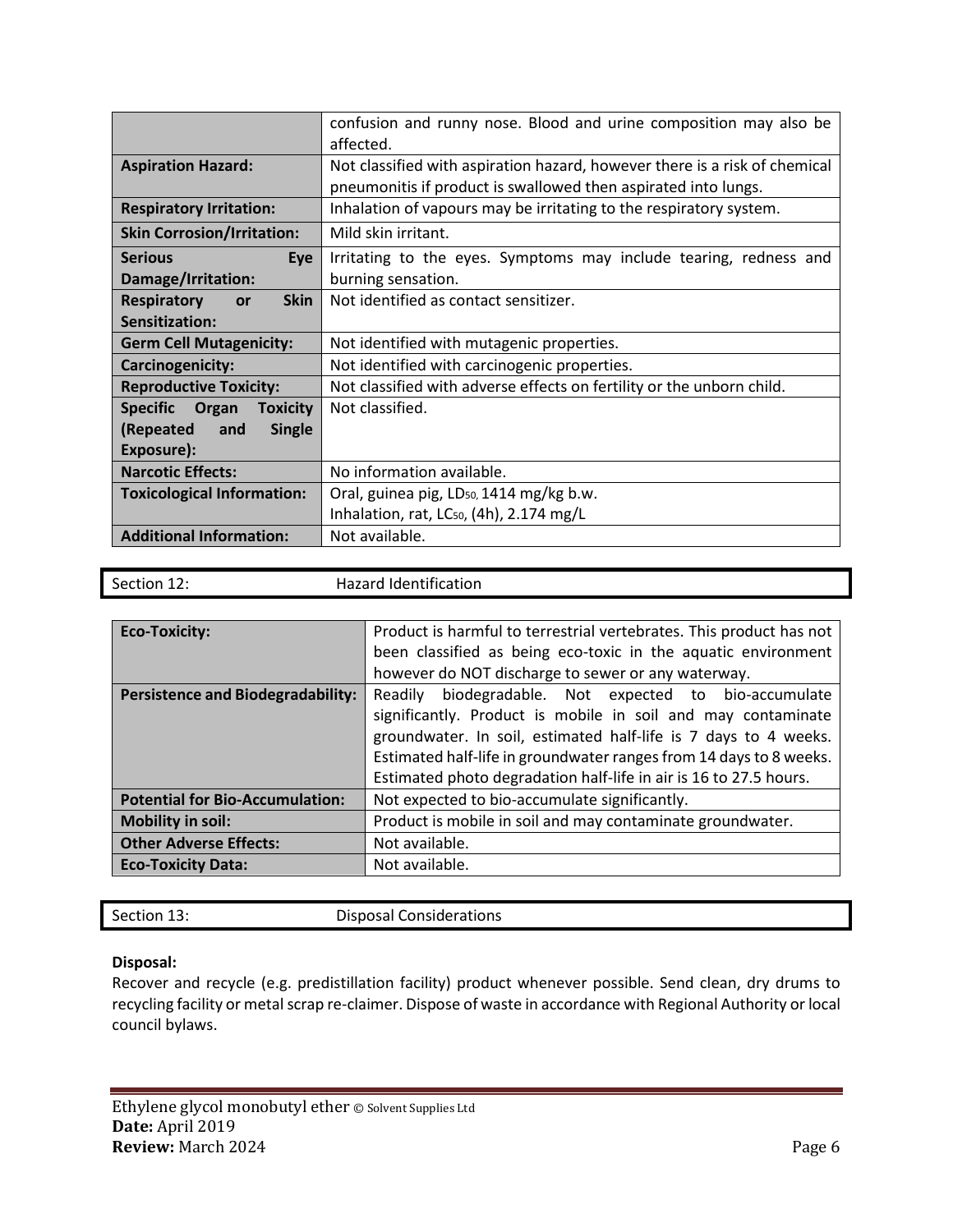#### **Special Precautions:**

Ensure empty containers are vented and dry. Residues may cause an explosion hazard. Do not puncture, cut or weld unclean drums. Do not use empty drums for storing other products.

| Section 14: | <b>Transport Information</b> |
|-------------|------------------------------|
|             |                              |

This product is not classified as a Dangerous Goods.

Please consult the Land Transport Rule: Dangerous Goods 2005, and NZS 5433:2012 Transport of Dangerous Goods on Land for information.

| <b>UN No</b>                 | Not regulated            |
|------------------------------|--------------------------|
| <b>Proper Shipping Name:</b> | $\overline{\phantom{0}}$ |
| <b>Class:</b>                | -                        |
| <b>Packing Group:</b>        | -                        |
| Hazchem:                     | -                        |
| <b>Marine Pollutant:</b>     | No                       |

Section 15: Regulatory Information

## **Hazardous substance according to the HSNO Act 1996 Hazardous Substances (Classification) Notice 2017.**

**HSNO Substance Approval Code**: HSR001154; Ethanol, 2-butoxy-

Refer to Section 2 for hazardous classification and to [www.epa.govt.nz](http://www.epa.govt.nz/) for controls and conditions. For additional compliance information, refer to Worksafe NZ [www.worksafe.govt.nz](http://www.worksafe.govt.nz/)

| Section 16:               | Other Information                                    |
|---------------------------|------------------------------------------------------|
|                           |                                                      |
| <b>Issue Date:</b>        | April 2019.                                          |
| <b>Replaces:</b>          | Safety Data Sheet dated 13 March 2014.               |
| <b>Reasons for Issue:</b> | Review of Safety Data Sheet and product information. |
| <b>Abbreviations:</b>     |                                                      |
| CAS No:                   | <b>Chemical Abstracts Number</b>                     |
| EPA:                      | <b>Environmental Risk Management Authority</b>       |
| HSNO:                     | Hazardous Substances and New Organisms               |
| STEL:                     | Short Term Exposure Limit                            |
| TWA:                      | <b>Time Weighted Average</b>                         |
| WES:                      | Workplace Exposure Standard                          |
| References:               |                                                      |

Chemical Classification and Information Database (CCID)[; www.epa.govt.nz](http://www.epa.govt.nz/) Supplier Data Sheets for components.

#### **Safety data sheets are updated frequently. Please ensure you have a current copy.**

Ethylene glycol monobutyl ether © Solvent Supplies Ltd **Date:** April 2019 **Review:** March 2024 **Page 7**